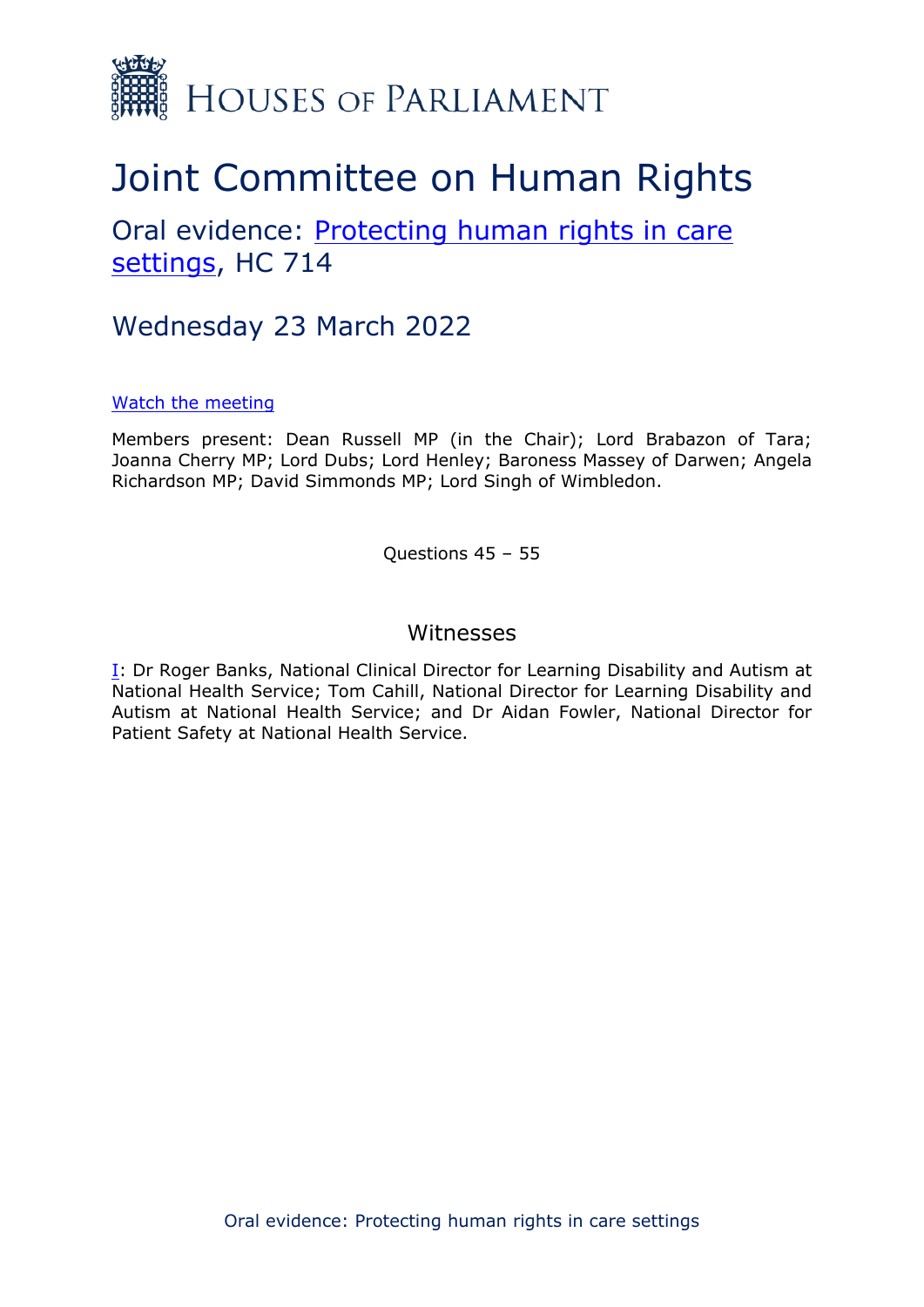### <span id="page-1-0"></span>Examination of witnesses

Dr Roger Banks, Tom Cahill and Dr Aidan Fowler.

Q45 **The Chair:** This is the fourth evidence session of the Joint Committee on Human Rights' inquiry into protecting human rights in care settings. In our previous sessions we have heard evidence on matters connected to capacity, mental health, autonomy, decision-making and enforcement of human rights. Today we will hear from the NHS, the CQC and the Local Government and Social Care Ombudsman.

We have for our first panel three witnesses, one of whom will be joining us shortly. This includes Dr Roger Banks, who is the national clinical director for learning disability and autism at the NHS. He is also a psychiatrist specialising in the field of learning disability and autism. Tom Cahill is the national director for learning disability and autism at the NHS. A former mental health nurse, Tom has worked in the NHS for over 30 years. He is currently leading the work to drive up standards across the health service and the independent sector that provides in-patient care for people with a learning disability and/or autism. We hope to be joined shortly, too, by Dr Aidan Fowler. When Dr Fowler joins I will do his introduction as well.

During panel one we will primarily be looking at the NHS. For the first question I will come to you, Professor Banks, in the first instance. It regards right to life. We have heard concerns from users of NHS services regarding the use of "do not attempt cardiopulmonary resuscitation" notices, particularly during the Covid-19 pandemic. Over the course of the past two years the committee has done many different investigations into care homes and the impact of Covid. I would like to understand what you think of the current safeguards around DNACPR notices, how and if they are working, and whether you are satisfied that the NHS has continued to meet its obligations under the European Convention on Human Rights to protect patients' right to life under Article 2.

*Dr Roger Banks:* Thank you, Chair, and thank you for elevating me to a professorship. That is very kind of you, but I am just ordinary "Doctor", just to manage your expectations.

**The Chair:** I am sure you are no ordinary doctor, but thank you. I will note that so I will not get it wrong in future.

*Dr Roger Banks:* That is all right. DNACPR notices were an issue that we were aware of pre-pandemic, because they were raised in previous LeDeR reports—the learning from death reports. In fact, in response to that, the medical director, Professor Stephen Powis, sent a letter to the NHS system in May 2019 making it clear that learning disability was not in and of itself a fatal condition and should not be recorded as a cause of death on death certificates, or be a rationale for DNACPRs.

At the start of the pandemic we became very aware, through close contact with our stakeholders and others, of reports of DNACPR being applied on a blanket basis for people in care homes, or of people being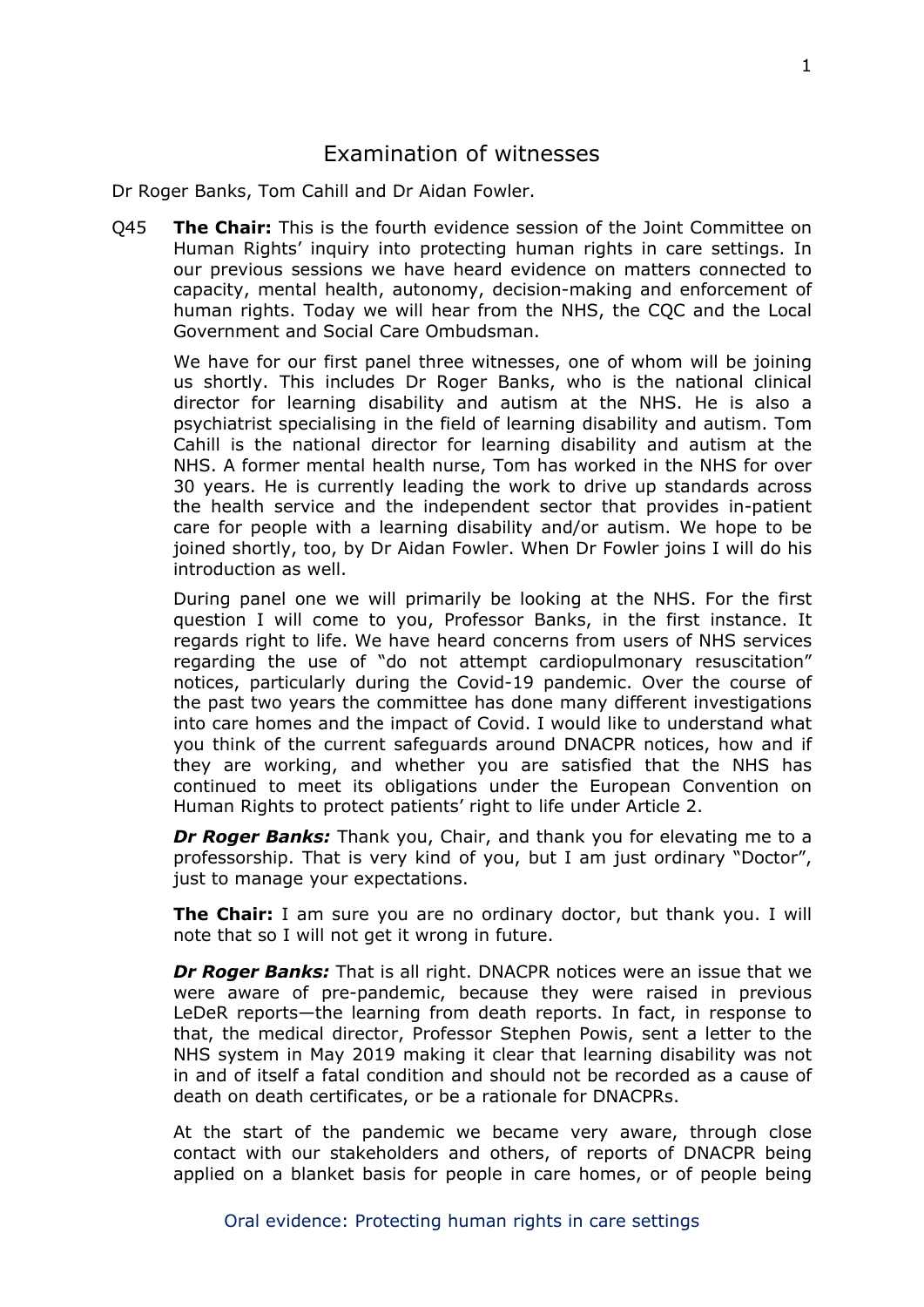discharged from hospital with a DNACPR notice that carers and others were not aware of. We responded quickly to that with letters from me, Nikki Kanani as medical director of primary care, and Claire Murdoch, closely followed by letters from Stephen Powis and Ruth May, again making it clear that this was inappropriate. I think that the Secretary of State at the time also issued a position on that.

We have taken a two-pronged approach. One was with those directions and through seminars to primary care and other colleagues to make the position clear, but we were also aware that it was important that people with learning disability, carers and families should be better informed about this process so that they knew what a DNACPR order was, that they could question and challenge it, and knew how to raise a complaint if they felt that it had been done inappropriately. We produced information and guidance in accessible formats for people to have that information. We heard that orders were removed on occasions when people challenged orders that they thought inappropriate.

To answer you about how we are continuing to do that, from April 2022 GPs will be asked to capture discussions about people's advanced care plans and whether there are decisions about not attempting resuscitation. That will be recorded via data coming back from primary care, so that will be done routinely.

I do not want to give a lengthy answer, but there is an important issue that we have to work through with people so they understand that a DNACPR order is very specific about not attempting cardiopulmonary resuscitation. It does not mean that people would not make other interventions to support and treat people. Often, understandably, people's anxiety is that an order like that means people will not treat them at all.

**The Chair:** I understand that. Thank you very much. Tom Cahill, can I come to you next with the same question?

**Tom Cahill:** Dr Banks has probably answered most of it from an NHSE perspective, other than to add to that element of it that we are clear that blanket DNACPR orders were absolutely wrong. I will share with the panel that when my clinicians in the hospital I worked in became aware of this, they objected very quickly and said that this is not something they would practise. There was a confidence element: just seeing what the front-line staff did was really helpful. I do not have anything to add to what Dr Banks said in terms of NHSE, but there was a lot of anxiety by clinicians that we would include people with learning disability just because of their diagnosis or their position in life, as it were.

**The Chair:** Thank you very much. I see that technical issues have been overcome. Thank you, Dr Fowler, for joining us. I will do a quick introduction and then come to my colleague Angela for the next question. Dr Fowler is the national director of patient safety at NHS England and deputy chief medical officer at the Department of Health and Social Care. He has considerable experience with patient safety and has taught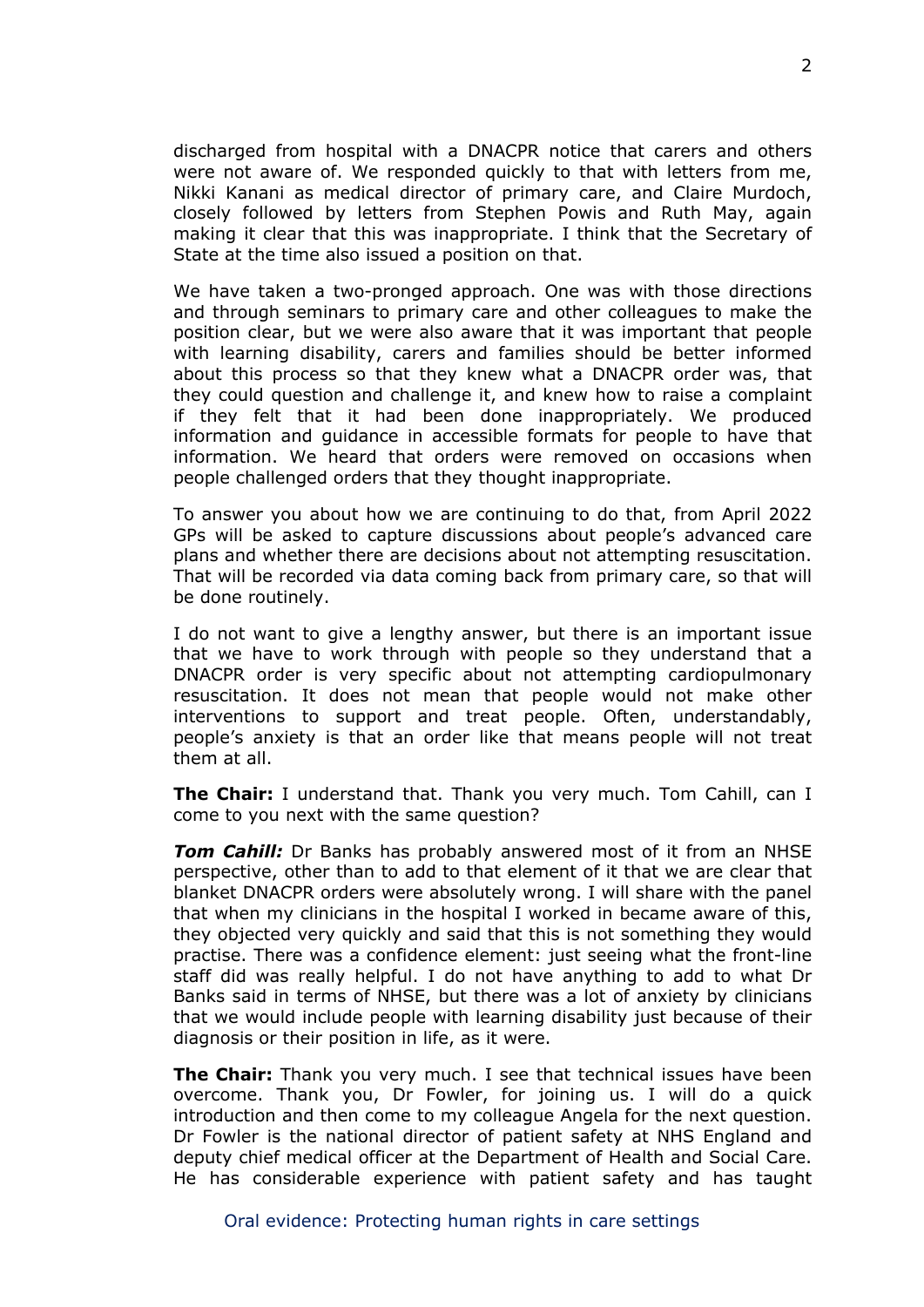improvement in safety in the UK and internationally. Thank you so much for joining us. I will hand over now to Angela Richardson for the next question.

Q46 **Angela Richardson:** Good afternoon, panel. I am the Conservative Member of Parliament for Guildford. I will direct this question, which is on freedom from torture and inhuman or degrading treatment, to Dr Fowler, who has just joined us. We have heard evidence that raises concerns about patients' access to adequate food, fluids and medication in potential violation of the protection against torture and inhuman or degrading treatment under Article 3 of the European Convention on Human Rights. What is the NHS doing to address such concerns?

*Dr Aidan Fowler:* I understand the concerns you are discussing and there is no reason why people should, other than for specific medical conditions, not have access to food and fluid. I think it is fair to say that practice on nutrition has changed considerably, certainly over my time in the system. We have over time realised there are fewer and fewer reasons why and conditions where you cannot allow people to eat and drink normally.

Part of the nursing standards of care—I am aware that we do not have one of my nursing colleagues with us this afternoon—would be to make sure that patients have appropriate access to nutrition where possible. That is always given by the safest route, which would be orally, but where that is not possible it can be supplemented either enterally or through the intravenous route. Considerable steps are made in nursing care to make sure that appropriate fluids and nutrition are given to patients at all times. For example, from my own practice in surgery, we have over time allowed people to eat and drink much sooner after operations than we had traditionally done.

*Tom Cahill:* I would add that where residential settings apply for people with learning disability and autism we are carrying out a full review of their care to make sure that they are safe and looked after. That includes everybody who has been in hospital since October. We have a range of activities, such as advocacy and host commissioning, that provide additional oversight to the care they receive. It is something that we are aware of, but we are working hard to make sure that everyone receives the care they need, particularly those in hospital for long periods of time.

**Angela Richardson:** Thank you. Dr Banks, did you want to come in at all?

*Dr Roger Banks: Very briefly, I will just add to what Tom said. We place* a greater emphasis on people's physical health and physical care in those reviews, including things like diet and appropriate activity, because on occasions and in some places it is quite clear that adequate attention has not been given to people's physical care, particularly those who have coexisting physical conditions and those who are on medication that might also have an impact on things such as weight and nutrition.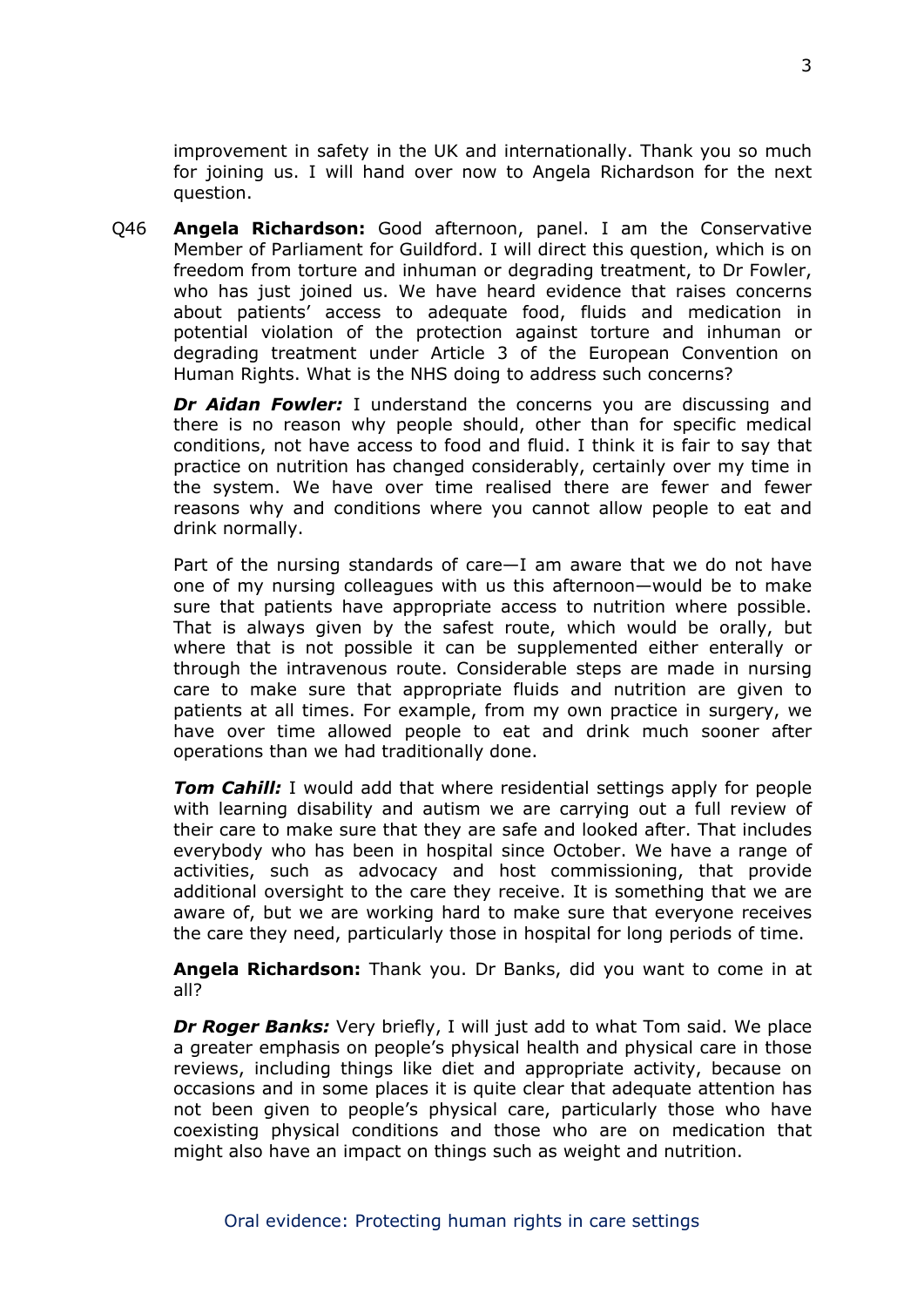**The Chair:** Thank you for those answers. We will now move on to questions about the right to liberty and security and restrictive practices.

Q47 **Lord Singh of Wimbledon:** The deprivation of liberty safeguards system has been criticised due to delays in reviewing and processing applications, and for obstacles in the ability to challenge decisions. In this context, how does the NHS ensure that every patient has their right to liberty and security respected, as guaranteed by Article 5 of the European Convention on Human Rights? Dr Fowler, would you like to start?

*Dr Aidan Fowler:* I am aware that my two co-panellists probably have greater expertise on this, so it might be most helpful to start with them and I can follow up if needed.

**The Chair:** Sure. Tom, are you happy to come in there?

*Tom Cahill:* Yes, Chair. Within the NHS, we are very clear that the care we provide to people has to be the least restrictive environment—that is, as free and as close to home as possible, and in a way that meets their individual needs. We have put a lot of work in place to look after people in restrictive environments to make sure that their care is such as I have described. We have senior intervenors, experienced people who go in to help people understand their rights and work with families and carers. We have a hubs model, which is about positive practice, again putting the service user—the patient—at the heart of it, and helping with life plans. We recognise that a lot of people in hospital often feel that their rights are not listened to all the time, so this work and approach is about allowing that to happen and making it happen.

**Lord Singh of Wimbledon:** That is very helpful and a very full answer. Would anyone else like to comment?

*Dr Roger Banks:* We are very mindful of the introduction and rollout of the liberty protection safeguards. We are also very engaged with colleagues in the Department of Health and Social Care on the proposed changes to the Mental Health Act legislation, both of which also place an emphasis on less restrictive practice, greater freedom, greater engagement and choice. We are also engaged in the moving forward process on those.

*Dr Aidan Fowler:* To add to that, it is worth emphasising, since you mentioned restrictive practice, that work is ongoing from a safety point of view with the mental health team on the reduction of restrictive practice, specifically within the mental health domain. We have seen an impressive reduction in some areas, which we need to spread out to all areas of restrictive practice, but it is notable that it is complex. Indeed, members doing that work have looked at 300 different interventions that they have proposed to have some impact to prevent, where possible, the sorts of behaviours that escalate into restrictive practice. It is a complex area and we need to discover which of those interventions is the strongest in the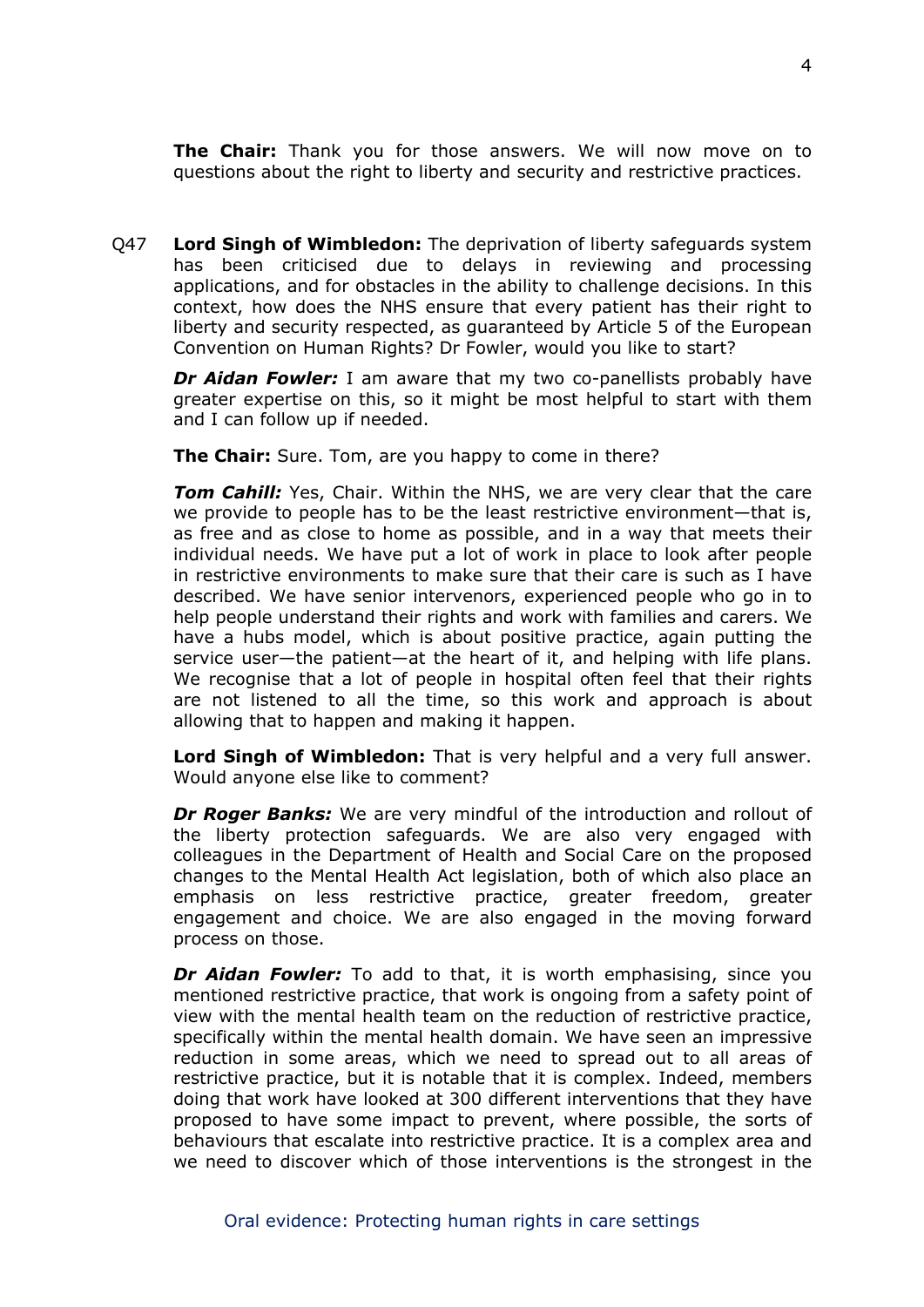work, but work is certainly ongoing as part of our safety work in mental health.

**Lord Singh of Wimbledon:** Thank you. Good practice should be, and needs to be, publicised a lot more. Back to you, Chair.

**The Chair:** Thank you very much. Expanding on restrictive practices, I will now bring in David Simmonds.

Q48 **David Simmonds:** Thank you very much, Chair. Restrictive practices, as you outlined, which might include the use of chemical and physical restraints and seclusion, may fall within the purview of the right to be protected against torture and inhuman or degrading treatment, and the right to liberty and security. What safeguards has the NHS put in place to prevent the misuse of such practices, particularly on people with dementia or with learning disabilities and/or autism?

*Dr Roger Banks:* In response to your question, it is about having better data on the use of restrictive practices. We have ensured that data is reported by providers on a monthly basis to the mental health services dataset. We work hard to improve quality and compliance so that we get a better picture. We have also ensured that information is available on a public-facing dashboard about these statistics.

Clinically, across NHS England and for service providers for learning disability and autism, we are introducing things like the HOPE(S) model: a model of clinical practice based on research and experience that looks to increase clinical leadership, to improve culture and to improve the therapeutic relationship with patients and, in doing that, to reduce reliance on restrictive interventions and to be more proactive. We are currently rolling that programme out through engaging some leaders in provider collaboratives to take that forward.

We have also supported work jointly with colleagues in Health Education England and the CQC about training standards around restrictive practices. The NHS contract says that providers are expected to provide training with approved providers of training.

There are many other aspects in terms of training around autism, and work being done by the children and young people's taskforce. Tom might want to build on some more of those, with your permission.

*Tom Cahill:* Building on the part around the children and young person's task force, there is a programme for what we call safe wards, which is about enabling and training staff to deal with de-escalation and restraint so that we avoid restrictive practice. We have autism training rolling out nationally and we know that the needs of autistic people are very much different from what we understand traditionally. We work with the academic health science networks to provide resources for providers to understand this.

Clearly, it is an important issue for us. We have done human rights training for 2,000 people from children and young person's services with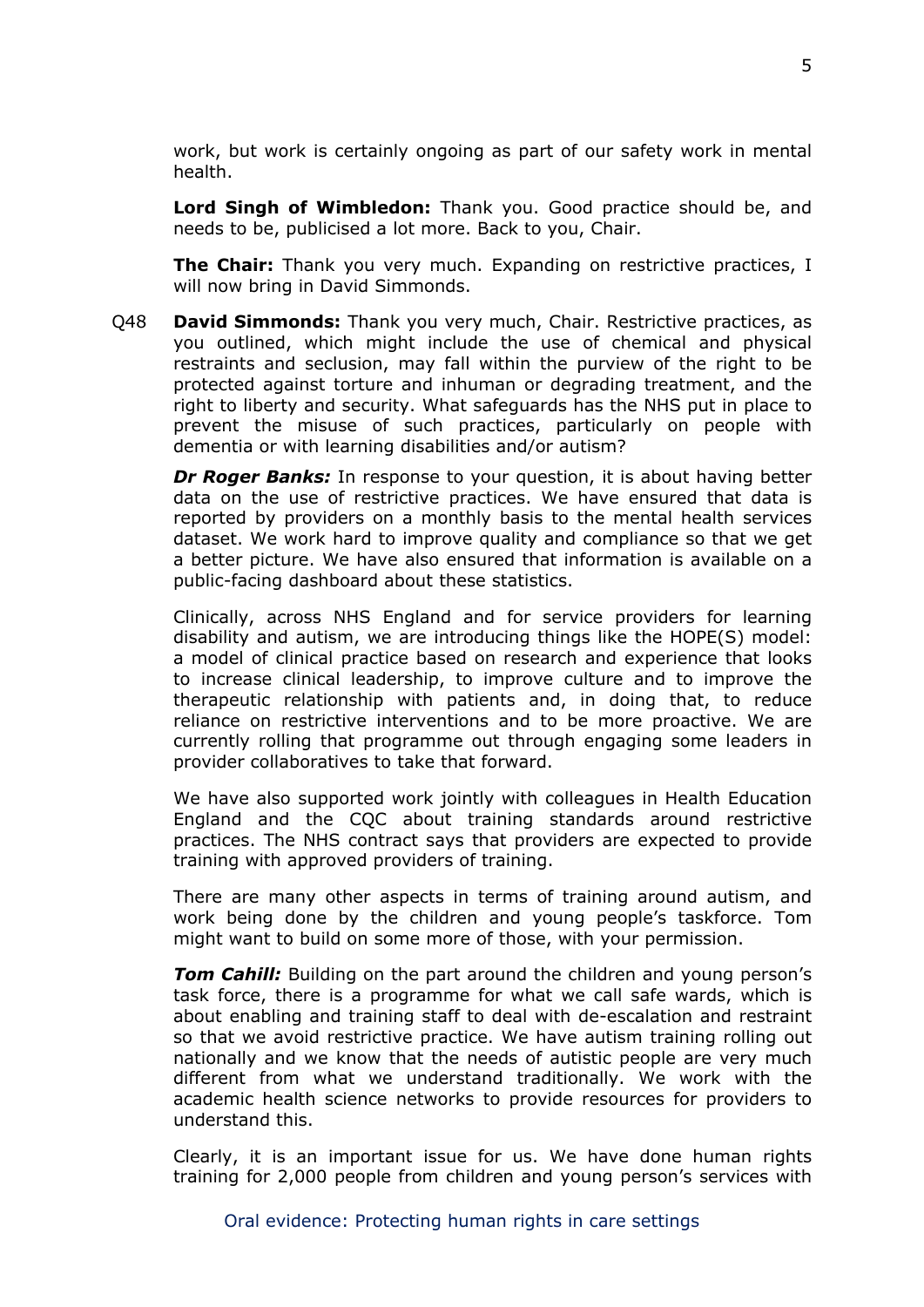purely the view of helping staff to understand and find alternative methods of supporting individuals during difficult times, understanding the trauma associated with restrictive practice and what it does to individuals. NHSEI has a deep commitment to make this difference. Dr Banks has given you other examples, such as the HOPE(S) model, which we are optimistic about.

*Dr Aidan Fowler:* To build on my earlier point, we are working with the Royal College of Psychiatrists on a programme of work that initially was exploratory to discover the factors that could prevent escalation of behaviours that end up with restrictive practice. As I have said, we have looked at a whole variety of those and now a network of ward staff works together on the best of those interventions, testing those and aiming to roll them out across the system. That work is part of how patient safety works with mental health on the most important safety elements of mental health care and restrictive practice. We have been working on that, as well as sexual safety and suicide reduction.

Q49 **David Simmonds:** What measures are in place to ensure that what is enshrined in the guidance and the training is being followed in practice?

*Tom Cahill:* My colleagues may want to come back in. We have a data collection exercise, which is one part of this. We monitor that. We monitor how providers are doing. We work closely with them. We then have the advocates we talked about earlier and senior interveners working in organisations. We work with those commissioners to take responsibility for oversight of the people they place in organisations. There are a number of avenues for us to monitor that. It is something we will continue to do that.

Q50 **The Chair:** If you do not mind, could you expand on the role you have with regard to all of these points for people living with dementia? We have covered this area previously in sessions. We have quite rightly talked about people living with learning disabilities, but increasingly we hear about people with dementia. Could I come back to you, Tom?

*Tom Cahill:* Thank you, Chair. It is not my area of expertise, but I can give you a response from my previous role as a chief exec. We worked with organisations particularly interested in dementia, care groups and representative groups to make sure that the care we provided was as flexible as possible, we were adaptive, our environments were the least restrictive and people felt comfortable in them. We followed a lot of the King's Fund model, which led the way in terms of good environments for people who have dementia. That is probably all I can offer, but we can provide further information if you need it.

**The Chair:** Yes, that would be helpful if you have anything in writing—I say that to all three witnesses—especially around the dementia side of things. We will now explore the training of staff. I will hand over to Baroness Massey.

Q51 **Baroness Massey of Darwen:** Thank you, and good afternoon everybody. It is nice to see you. I want to focus on training, which is a

Oral evidence: Protecting human rights in care settings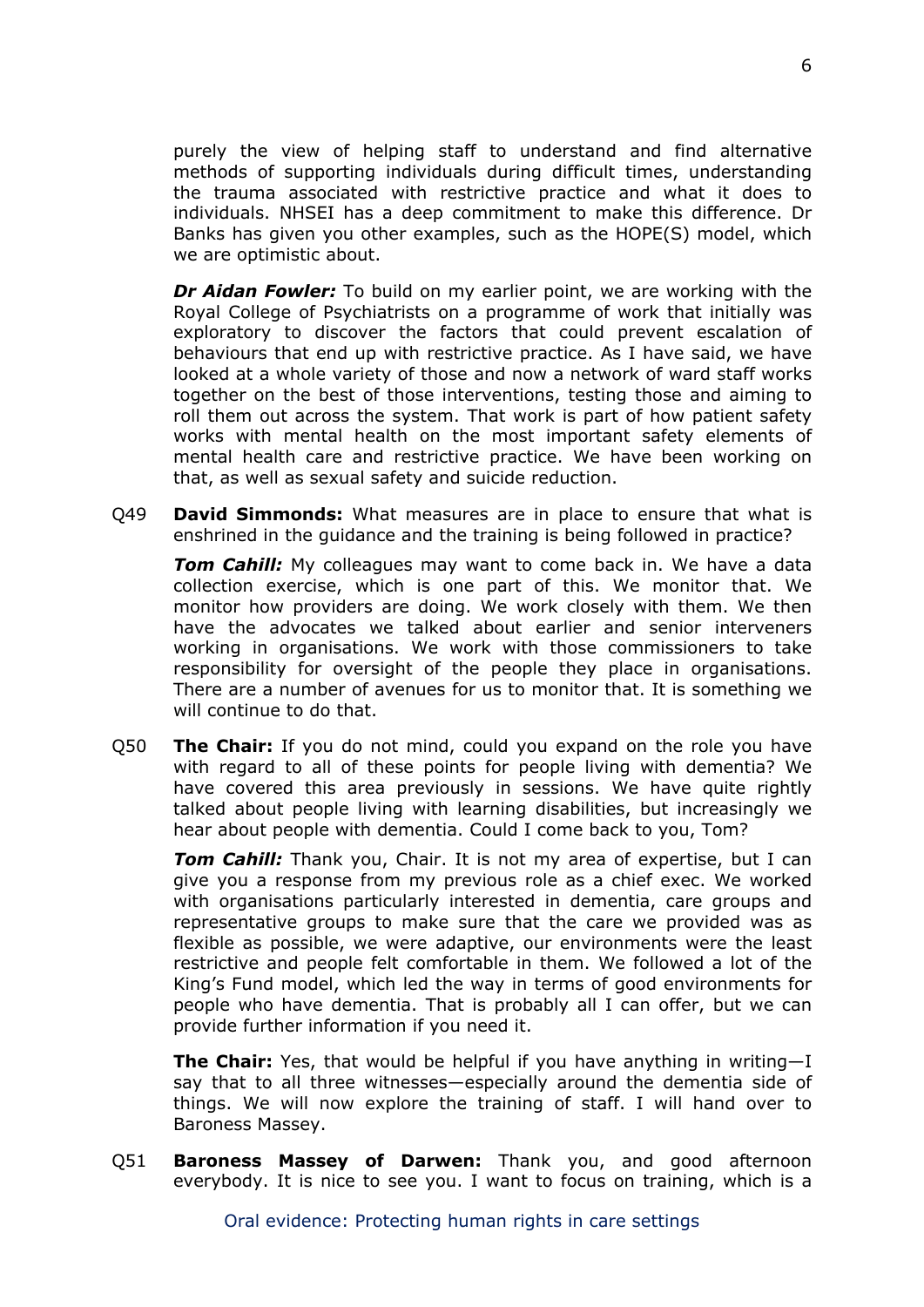key issue. I am a Labour Peer in the House of Lords, by the way.

In a previous evidence session, Sanchita Hosali from the British Institute of Human Rights said that staff in health and care settings often lack foundational training about the Human Rights Act and about how human rights considerations affect their day-to-day practice. How are human rights training and development made available in the NHS? Is it specific to incidents or general training? That might be one for Aidan to start off on.

*Dr Aidan Fowler:* I suppose it is fair to say we have recently introduced our first-ever training on patient safety, and that it does not specifically refer to human rights as such, although of course all the work we do on patient safety overlaps completely with the Human Rights Act, so parts of it are implicit. It is reasonable—the committee might recommend it—to suggest that we should be more explicit about how our safety training relates to the Human Rights Act. It would certainly be worth considering as part of our review, as we go along, of both the patient safety syllabus, which is a new development, and that training to make sure we are as explicit as possible about the link to the Human Rights Act.

*Tom Cahill:* We referred earlier to specific training for children and young people around human rights, but my reflection overall is that the values of the NHS are particularly embedded in human rights, and the training we carry out reflects that, whether it is on values, culture, caring, compassion or nursing. If any of our nursing colleagues were here, they would talk about how a lot of the nursing training is built on all those underpinning features. Although you may not see a badge of "human rights" on all the training we provide, as Dr Fowler said, they are an underpinning feature of dignity, respect, valuing and listening to individuals, and areas of least restriction. Those are standard in most of the training that we do.

**Baroness Massey of Darwen:** Does it mention the words "human rights" or does it come into more amorphous things?

**Tom Cahill:** Not all of it, but some certainly does. The training we talked about specifically for children and young people does. Certainly in the training in my former trust, we would have recognised it as an element of human rights.

*Dr Roger Banks:* I am not sure I have more to add, other than what Tom has said. I am aware that particular providers have brought in training specifically around human rights from the British Institute of Human Rights and it has been well received. People have found it extremely helpful and an eye-opener. My recollection is that when staff did this, particularly up in the north-east, they felt it would genuinely have an impact on the way they approached their work. Clearly, specific training would be well received and well used. Yes, any support for that being rolled out specifically would be helpful.

**Baroness Massey of Darwen:** Is there a kind of syllabus or specific programme for that?

Oral evidence: Protecting human rights in care settings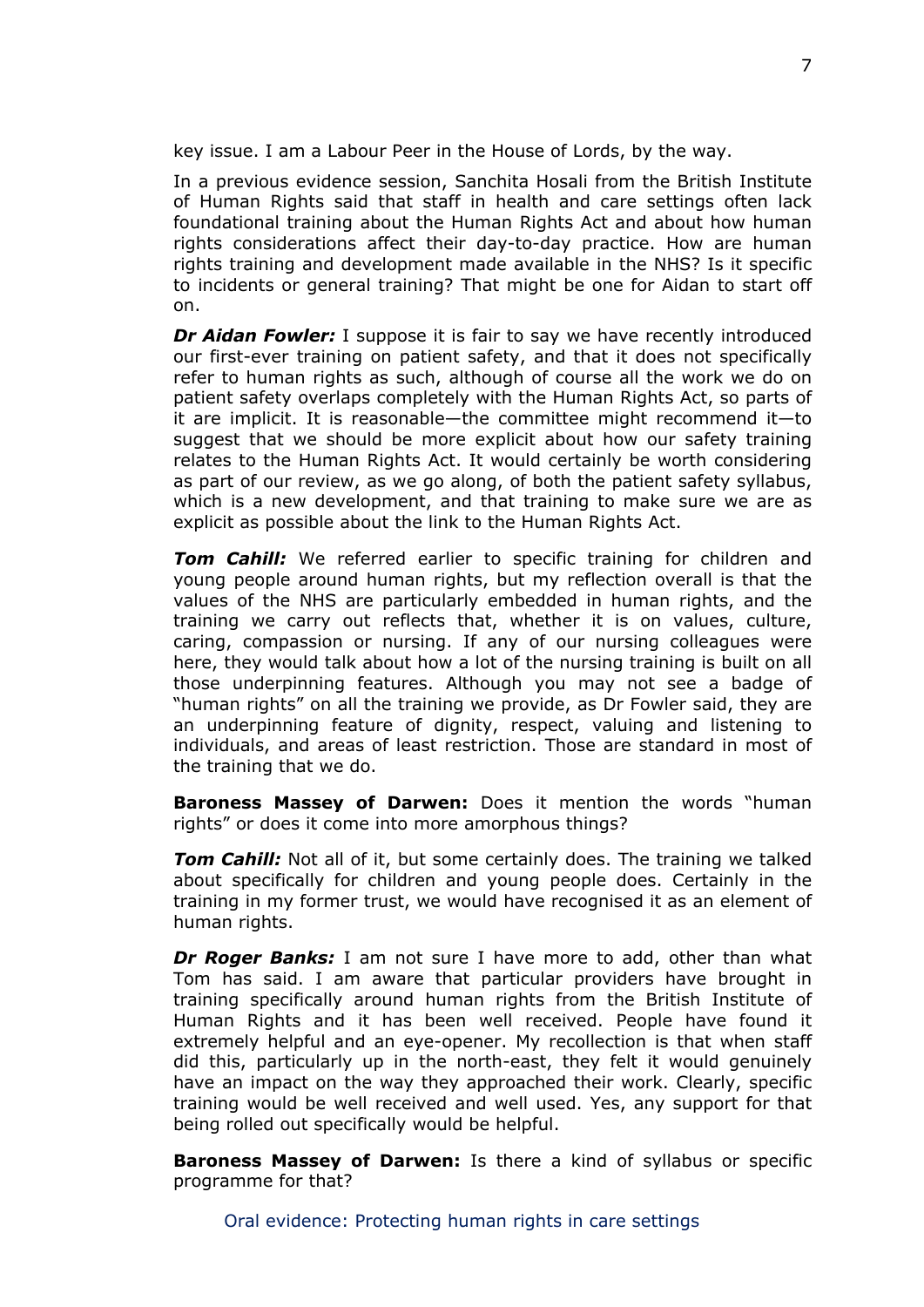*Dr Roger Banks:* The British Institute of Human Rights has a syllabus for its particular training programme, yes.

**Baroness Massey of Darwen:** Could we get hold of that?

*Dr Roger Banks:* Yes, I am sure you could. I am also aware from my other work with WHO/Europe that it is doing a lot of work on human rights in institutions. You will no doubt be aware of the rights toolkit it has and are launching at the moment, which organisations can use. I hope that we can encourage wider use of that.

*Dr Aidan Fowler:* On the subject of the training and how it works, it is worth adding that the CQC is the regulator responsible for considering training within organisations and who has received what training is required. The CQC and others like us work with Health Education England on the support of mandatory training and statutory training, and decided what essential training is required. We have to be careful to balance staff time on training and the impact, but those mechanisms could look at any additional training and where it fits in with the training that already exists, accepting that, of course, the Human Rights Act is enshrined within the NHS constitution and how we function.

**Baroness Massey of Darwen:** Thank you very much. Those are useful suggestions.

**The Chair:** We will now explore the topic of complaints. Over to Lord Dubs.

Q52 **Lord Dubs:** I am a Labour Member of the House of Lords. Are you satisfied that complaints about NHS services are investigated fairly and anonymously, ensuring that patients can be confident they will suffer no retaliation—that is perhaps a strong expression—or that there will be no comeback such as poor care or early discharge from services? I think you would accept that patients may sometimes be nervous about complaining because they do not like complaining about somebody who is providing them with personal services.

**Tom Cahill:** Let me commence by saying that it is unacceptable for anyone to feel retribution as a consequence of raising a concern or a complaint. That is our starting point.

There are robust processes for people to raise concerns either as complaints or genuine informal concerns. We are confident that providers follow those processes. There are opportunities for escalation. We hear concerns from individuals. We work with local providers and local regions to ensure they are responded to.

I can tell you from personal experience that I know that some of our families were nervous about complaining, but once we took them through the process and showed them that we wanted to hear the issues that we had, they relaxed some more. But we recognise that concern is out there and some people do not complain because of that.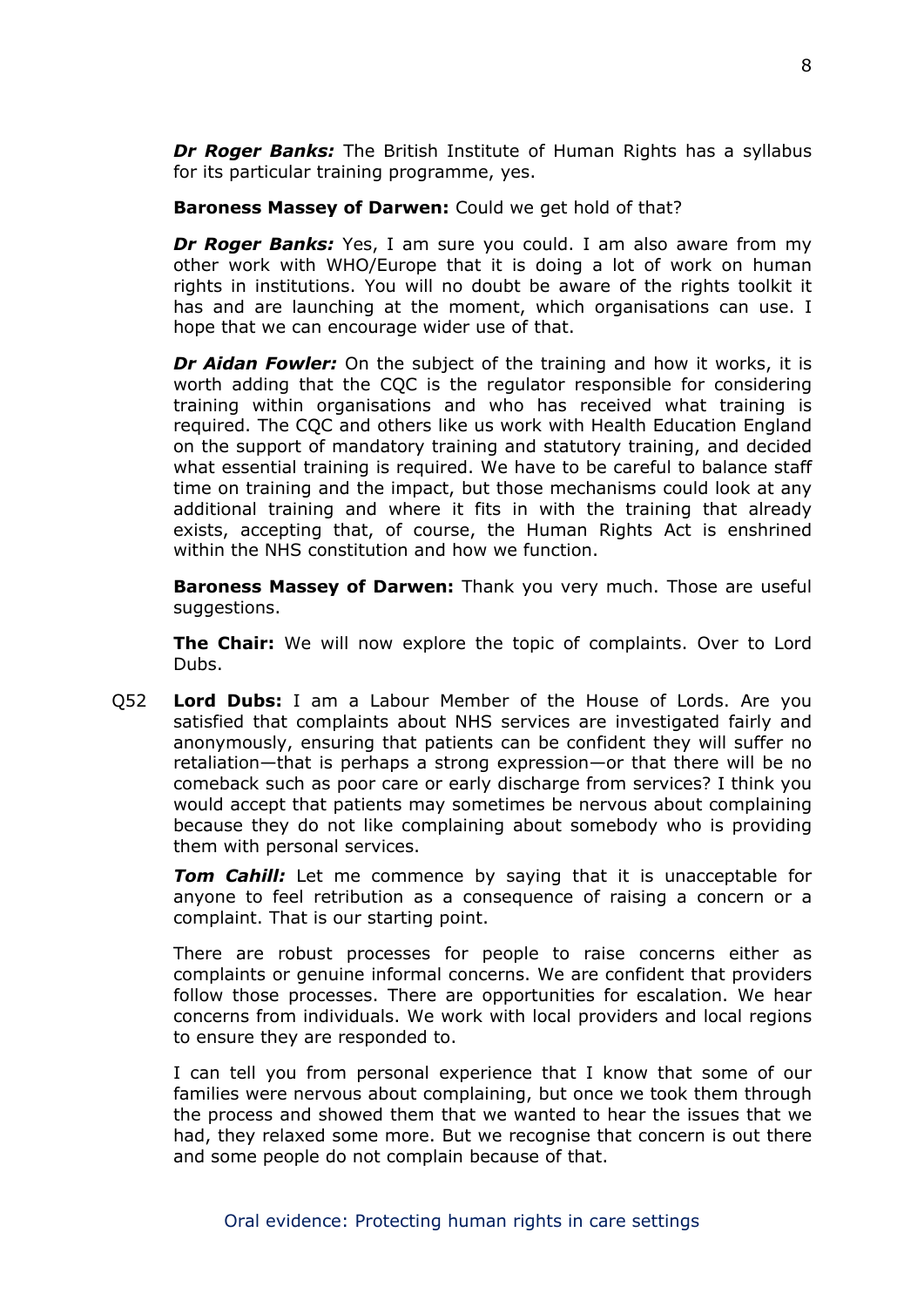*Dr Roger Banks:* Yes, as I said earlier in response to the question about DNACPR, our approach in the programme tries to inform and empower people and their family members about many issues in healthcare so that they know what they are entitled to, what they should expect and how to challenge that if necessary. That is around not just DNACPRs but restrictive

practices or responses in the pandemic, with vaccinations and so on.

Within the programme, we have employed colleagues with lived experience, people with a learning disability or autistic people or family members. They have worked on a campaign called Ask, Listen, Do. They worked with NHS Providers and others to implement this process of, as it says on the tin, rather than waiting for a complaint, asking people, listening to their responses and doing something about it. There is clear guidance in there about how to do that more effectively with people with a learning disability or autistic people and their families.

*Dr Aidan Fowler:* This is an incredibly important question and a big area for us. First, nobody should experience retribution for speaking up. We do a lot of work to ensure that the voice of patients and their relatives can be heard and that they feel comfortable and safe to speak up, as we do for our own staff. Part of the foundation of the work we have done on patient safety is to develop a culture of psychological safety, where people do not feel scared to speak up and where we welcome people speaking up.

A complaint is just one mechanism by which a patient can be heard. If anything, there is an increasingly complex array of ways patients and their families can be heard in a variety of circumstances. We try to make sure we do not overcomplicate it so that people find it confusing. For example, we ensure on patients, carers and relatives are represented on governance committees in trusts.

You may be aware that a patient safety commissioner will come as a result of Baroness Cumberlege's work—another mechanism for hearing the voice of the public. We will have a mechanism for working with the patient safety commissioner and to link into our work on ensuring that patients can speak out. Indeed, in some of our incident work and investigating events, we make sure that the patient voice is more explicitly there and ensure mechanisms for that voice to be heard.

There is a lot going on in this space to make sure that, when people have concerns, they are able to voice them, that they are heard, that we act appropriately on hearing them, and that they feel safe to speak up. There are opportunities for us to learn and get better at that.

*Tom Cahill:* I have one additional point. For those people who are not necessarily able to speak up, we support advocacy and advocates who support and be the voice for those individuals. That works well and we invested last year to do even more.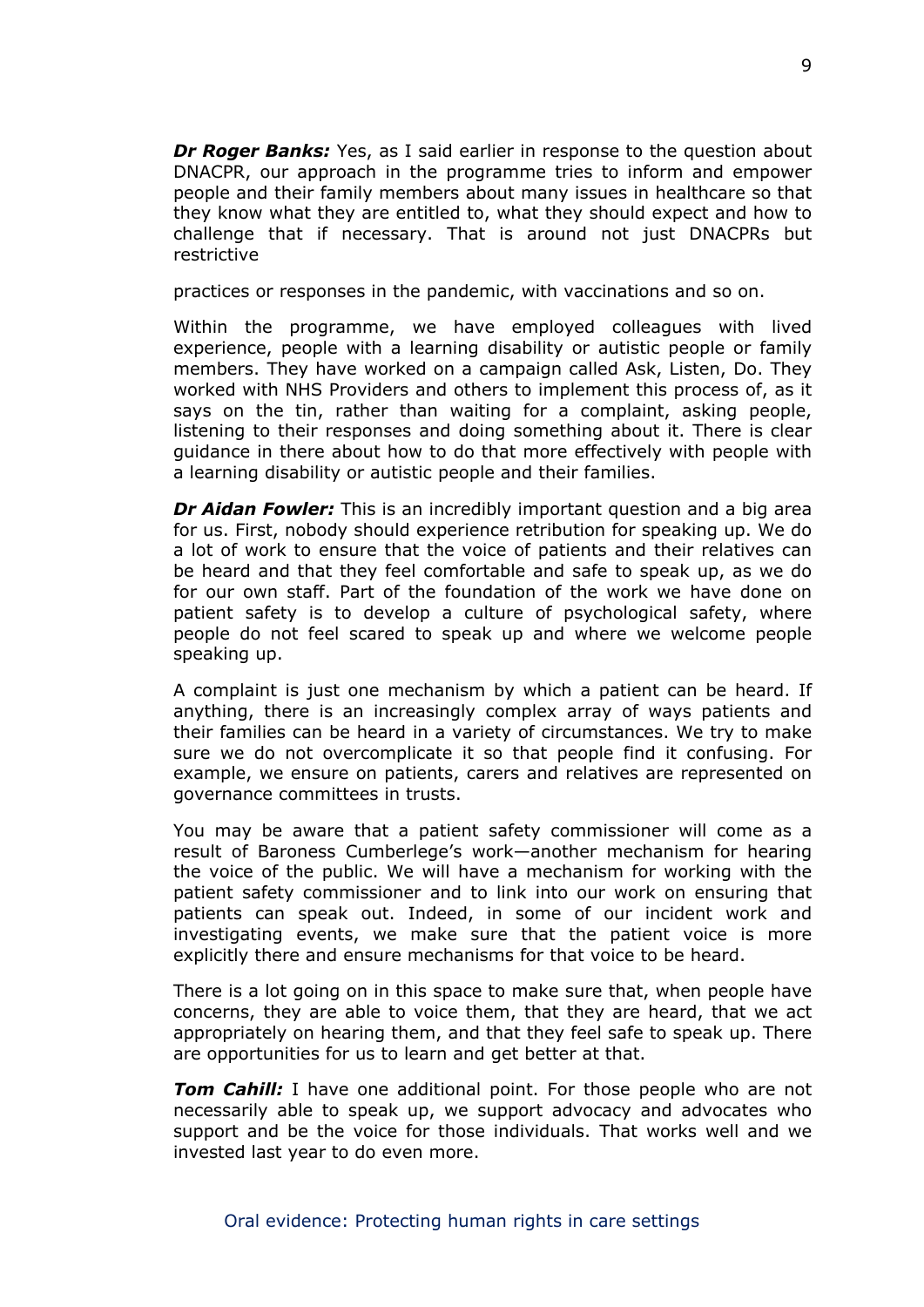Q53 **The Chair:** It occurred to me when we were talking about complaints that, during the height of the Covid pandemic, the committee did inquiries about people not being able to see or visit their family members in care. We heard some pretty painful and moving testimony during that time. Could you share what learnings we have taken from Covid? It felt like the voices of people with autism and, in particular, people with learning disabilities who gave evidence and their families were not being heard. Although there were understandably lots of concerns about Covid, it felt like they were totally ignored. I wondered whether there are learnings from that and also whether, if we were to have another pandemic or even just in practice in general, we could improve the care and the love we give to those patients.

*Dr Aidan Fowler:* Others will want to speak out more on the care sector and we have people with specific expertise on learning difficulties. From the point of view of what we have learned about access and visitation across the NHS, the decisions made at the time were incredibly difficult and were not made for want of senior people thinking carefully about the choices they were making. We were dealing with a situation with a new pathogen that was clearly harmful and we had to balance the risks to patients within hospital, their carers and staff, and the protection of their relatives. The risk was that they would come into an environment where they were themselves at risk. We were balancing all of that.

We have learned a lot about that. For example, the ability for people to be present at the end of life with their relatives was incredibly difficult. They were often in highly pressured ITU environments where it was difficult for them to get access. We learned that that had an enormous impact on the patients and their relatives, and, significantly, on our staff, who found it incredibly difficult. Some were traumatised by that.

We learned that we have to find ways to give access. For a future pandemic, we want to make sure that we think differently about some of the environments to which we have to grant access, but it was always going to be incredibly challenging to get that balance right. Over time, as we have developed knowledge around how this virus behaves and the ability to test and so on, we have developed ways of trying to get around that and allow greater access for people to their relatives.

Q54 **The Chair:** Tom, as the national director for learning disability and autism in the NHS, in a similar vein, people had to come to a Joint Committee. I know that similar evidence was taken by the Health and Social Care Select Committee on the difficulty that families had in seeing their family members, and on the challenges in the care sector and in the NHS on these issues. Has that improved? Is it the same as it was prepandemic? I am keen to get your thoughts on whether we have moved to be in a better place.

*Tom Cahill:* As Dr Fowler said, it was a difficult time for everyone. We are clear that people with learning disabilities and autism who are in inpatient units, particularly for long periods of time, need to be in contact with their loved ones. We have pressed on our provider colleagues in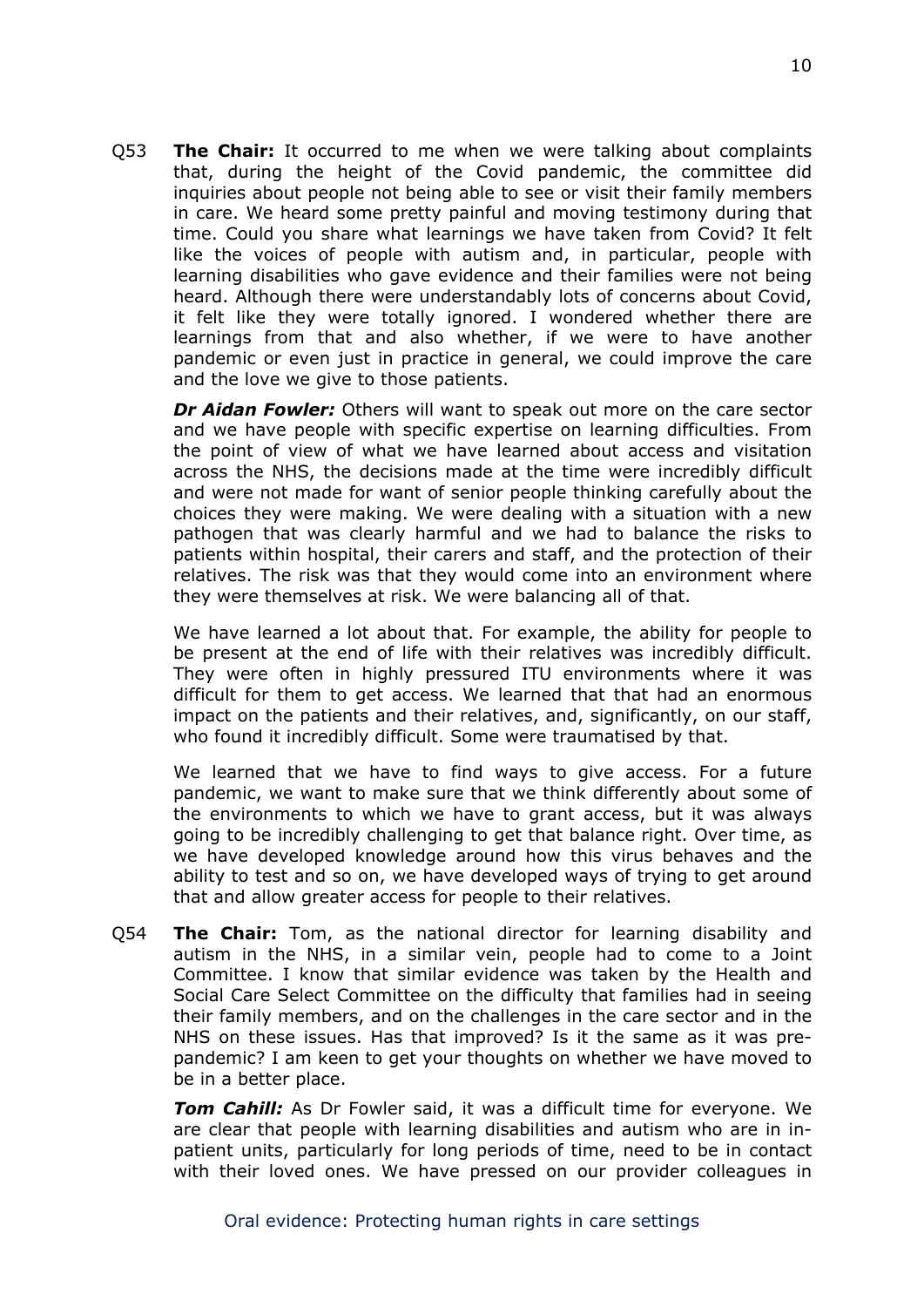both the independent sector and the public sector and the NHS the need to make arrangements, to be flexible, to make adaptations and to do everything they can. We have seen some good examples where people have been flexible. We have seen over the different lockdowns where people have moved away from blanket bans because they recognise the importance of seeing loved ones.

We like to think that would be by exception. As part of the safe and wellbeing review on what happened during lockdown, we have said it is important that people have eyes on and are able to visit and see individuals. We know that leadership, oversight, culture and transparency are important for quality and for the quality of individuals' lives.

As a short answer to your question, it is better, but that is not to say that some individuals do not feel it is. We have to do what we can for them.

**The Chair:** Could you advise on the complaints side? If a parent or family member went through that experience over the past few years, what is the best route for them to raise those concerns so that you get to hear about them?

*Tom Cahill:* There are certainly conversations with their organisations. I do not want to get in the way of that normal complaints process, but we are happy as a national team to listen and to learn. We clearly cannot resolve the issue for the individual at the time but, if it is still ongoing, we want to hear it. We want to resolve those issues and we have done on a number of occasions. We have reached out and talked to individuals and said, "Hang on, can we do something more flexible here?" We have talked about technology and the use of iPads for keeping connectivity on some of the wards. We have tried that. I am more than happy to receive any concerns from individuals if that is still going on.

Q55 **The Chair:** If you would not mind sharing that with us as written evidence as it were, perhaps we can make sure that is included in our notes. Perhaps even as members we might want to share the information, whether it is phone lines, email addresses or websites.

As a final question to Roger as we round out this session, continuing that point about the complains side of things, as the national clinical director for learning disability and autism for the NHS, during that period, what was the impact from a clinical perspective on patients not being able to see their family members within the care setting?

*Dr Roger Banks:* Thank you. We were fortunate to be quite well sighted on that because we established, among other things, regular stakeholder meetings with charities, individuals and others throughout the country on a weekly basis. We received quite active live input about people's concerns. We are aware of the impact on people's mental health from the restrictions on activities in particular, or the lack of availability of activities, never mind the restrictions of isolation, particularly for young people and for autistic young people, who found these changes and limitations hard, as did their families. There was a significant impact.